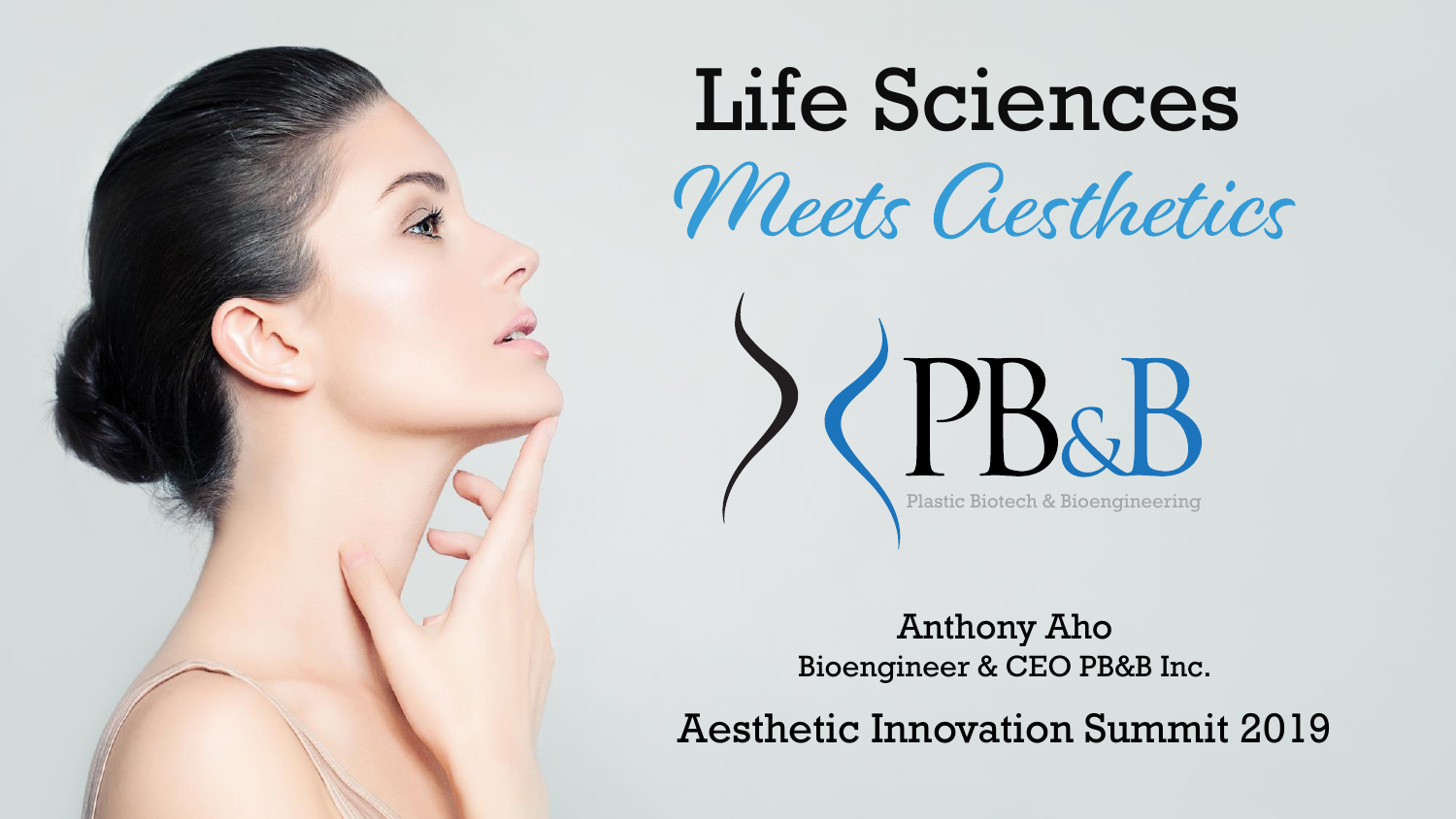#### PB&B | Disrupting Aesthetics

# **85%** of Plastic Surgeons: **Fat is the future**

*Beauty through Science* International Aesthetic Medicine Congress Stockholm, Sweden 2012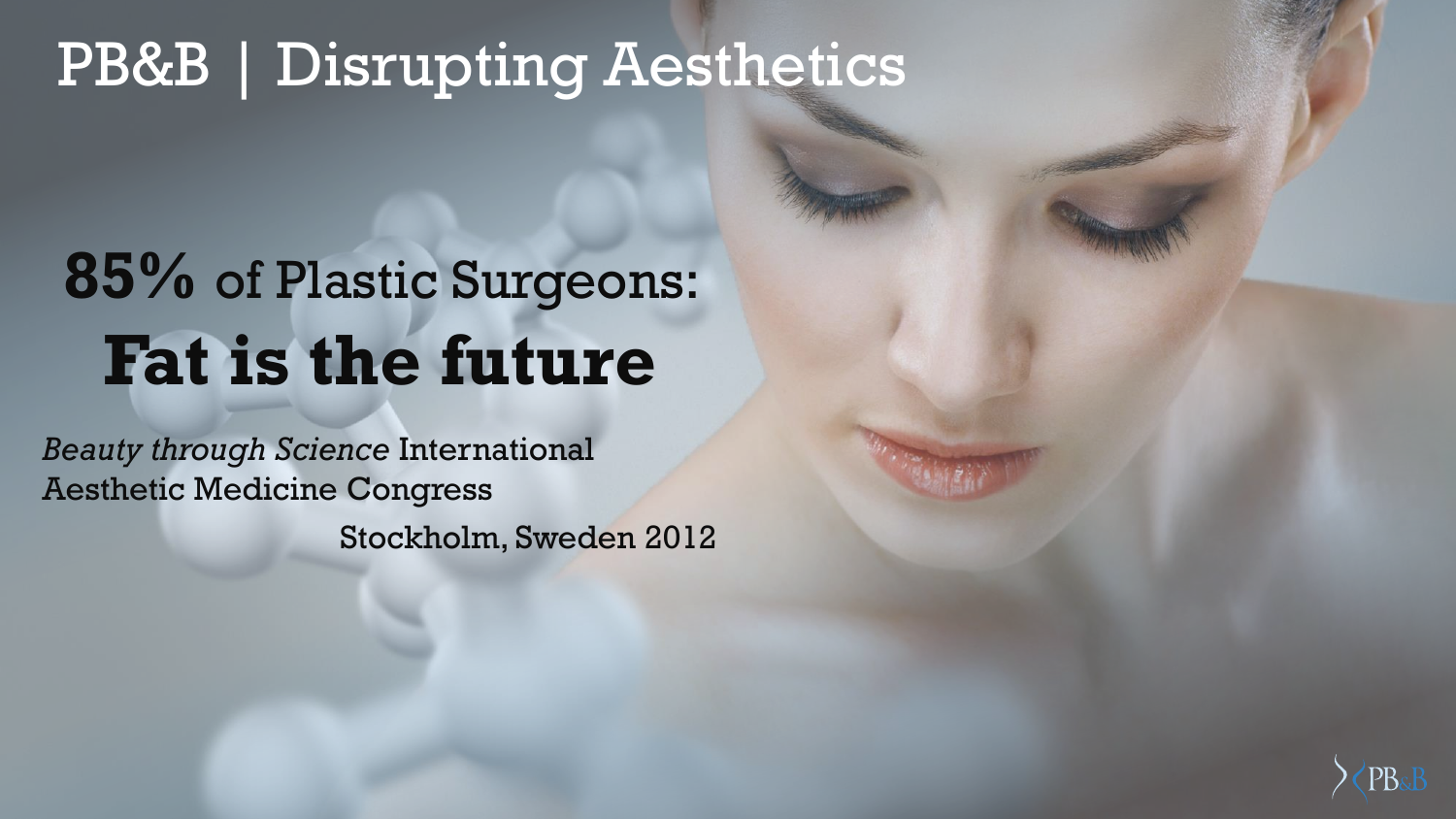### Facial Aging

FACT / Fat tissues lose volume with aging, causing sagging and wrinkles.

#### **TREATMENT**

Fillers

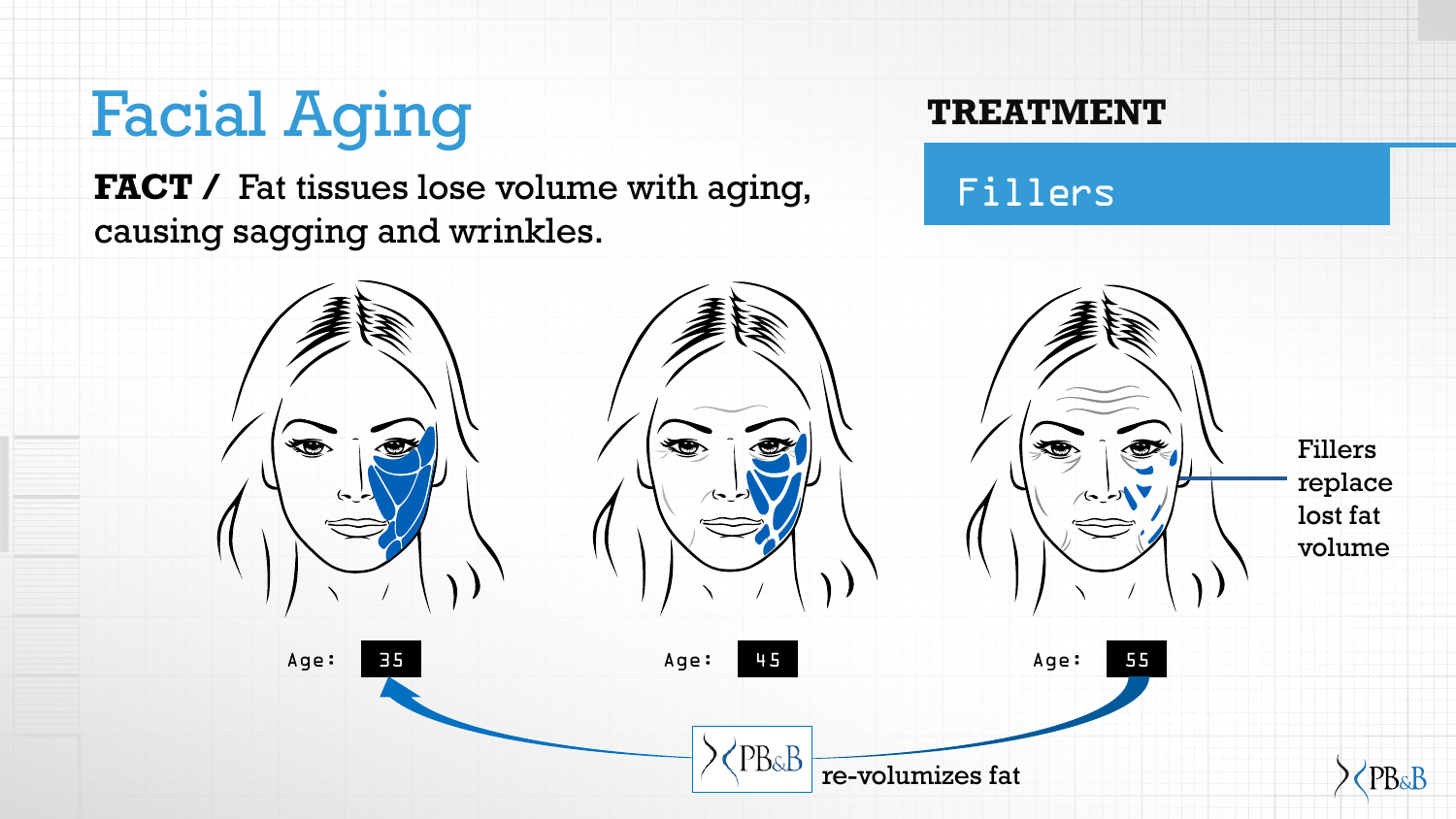### PB&B product use

#### **Easy-use, Fast, and Efficient**



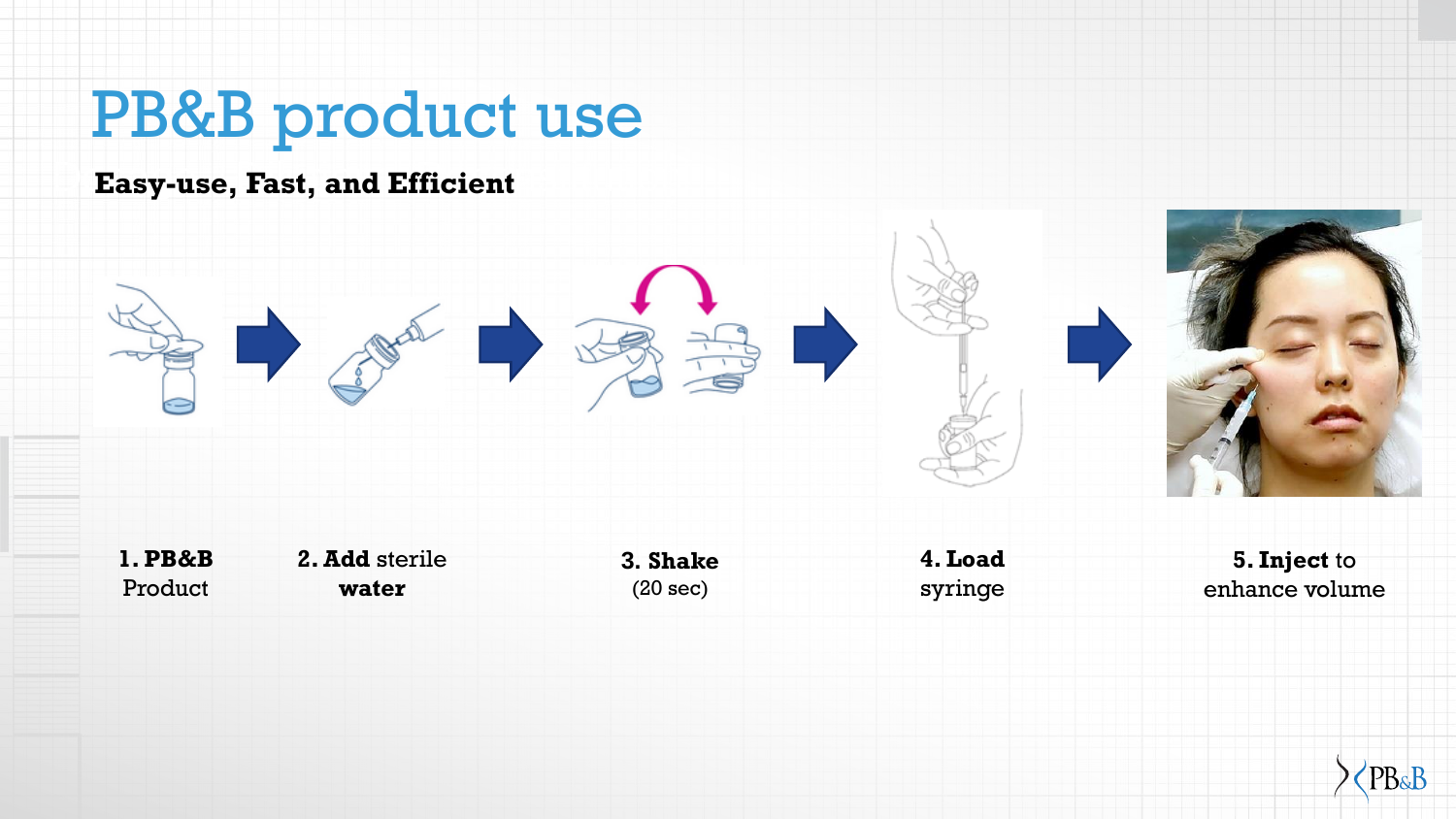

1Arner *et al.* Dynamics of human adipose lipid turnover in health & metabolic disease, Nature (Oct 2011)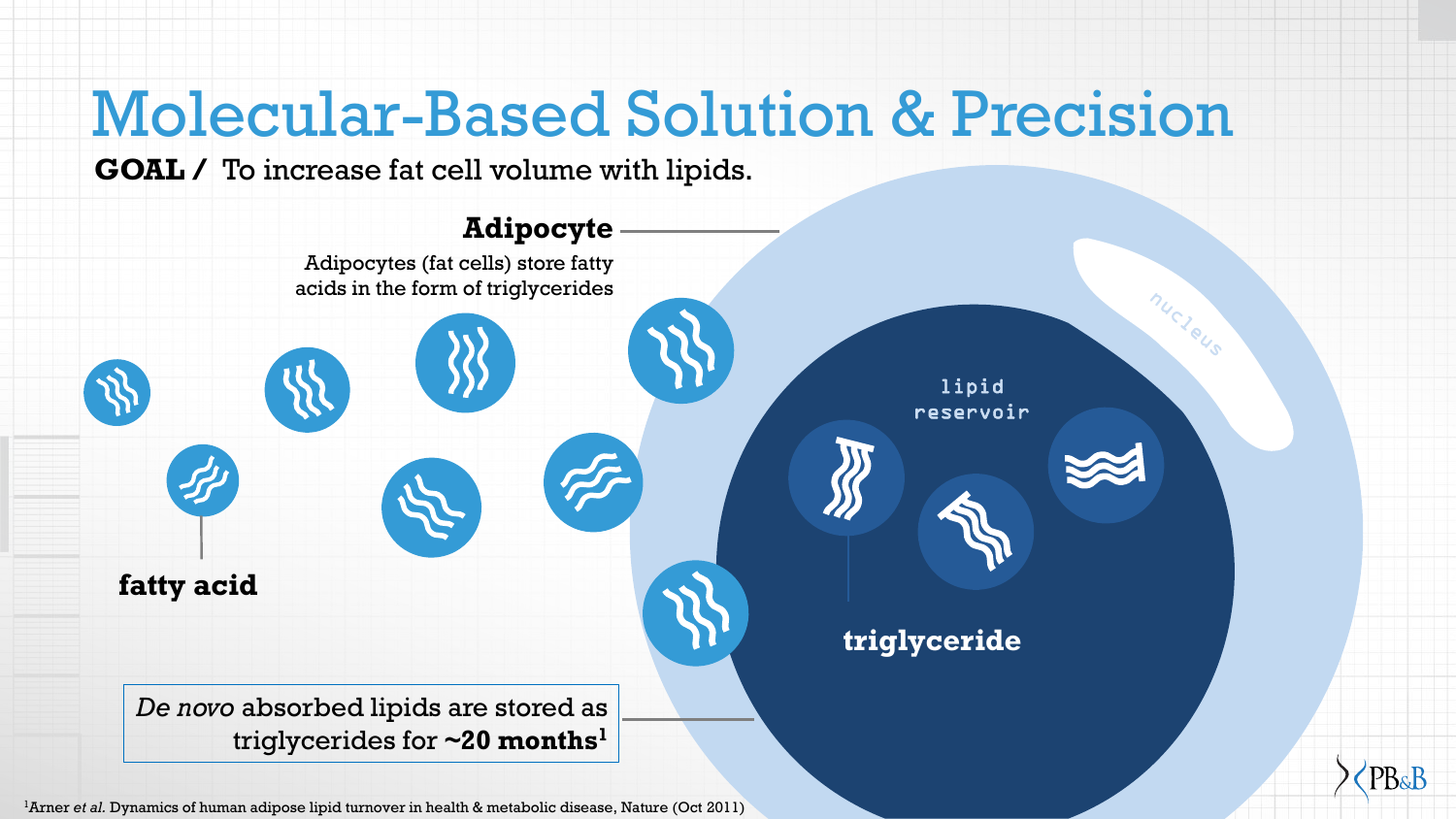## Patented Technology

Controlled lipid release system for fat volume enhancement.



• 2 months bioresorption

PB&B

Before PB&B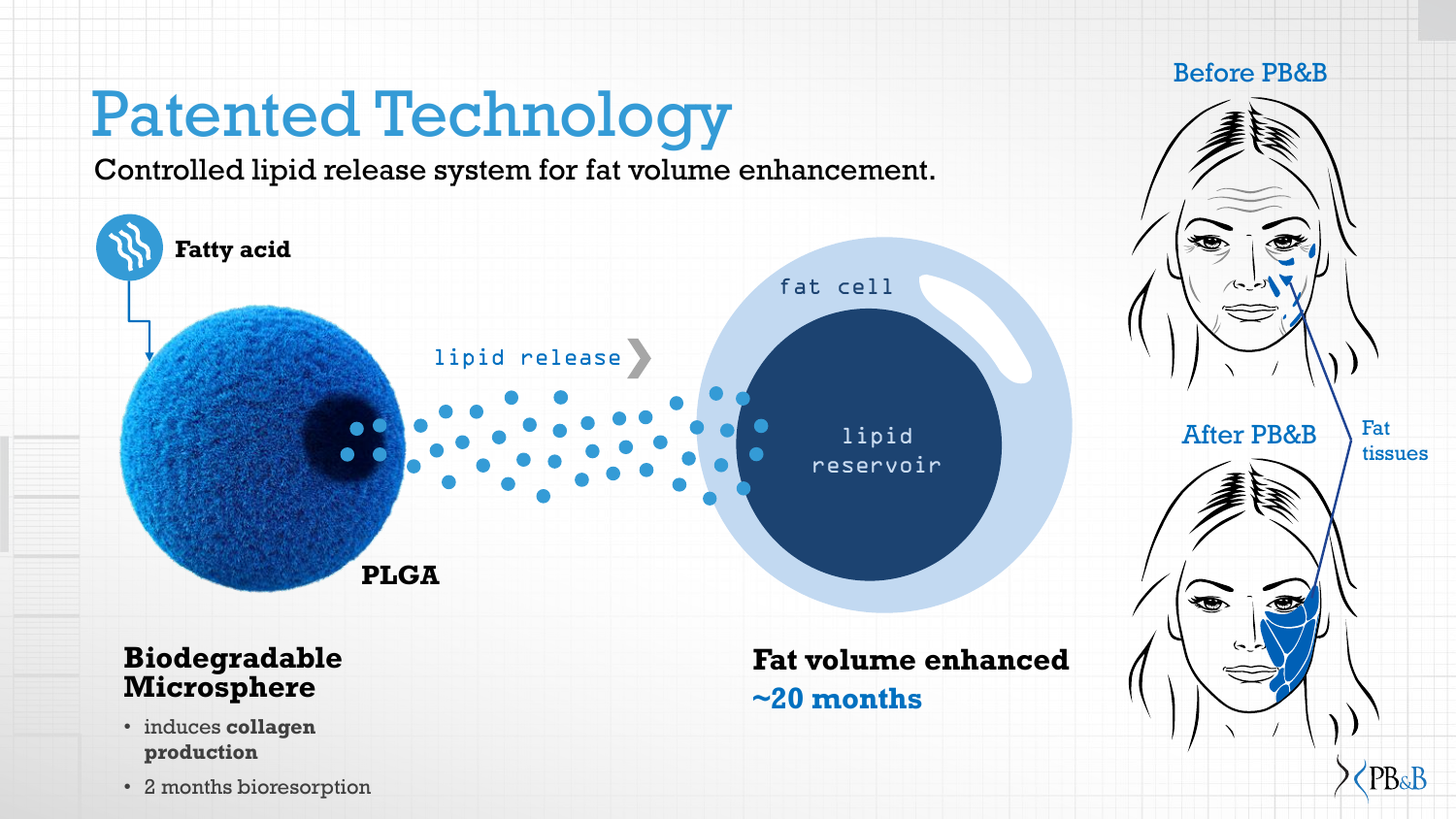#### PB&B: Best of Fillers & Fat Transfer

PB&B: **Gold-standard** results of fat transfer + ease of use & safety of fillers.

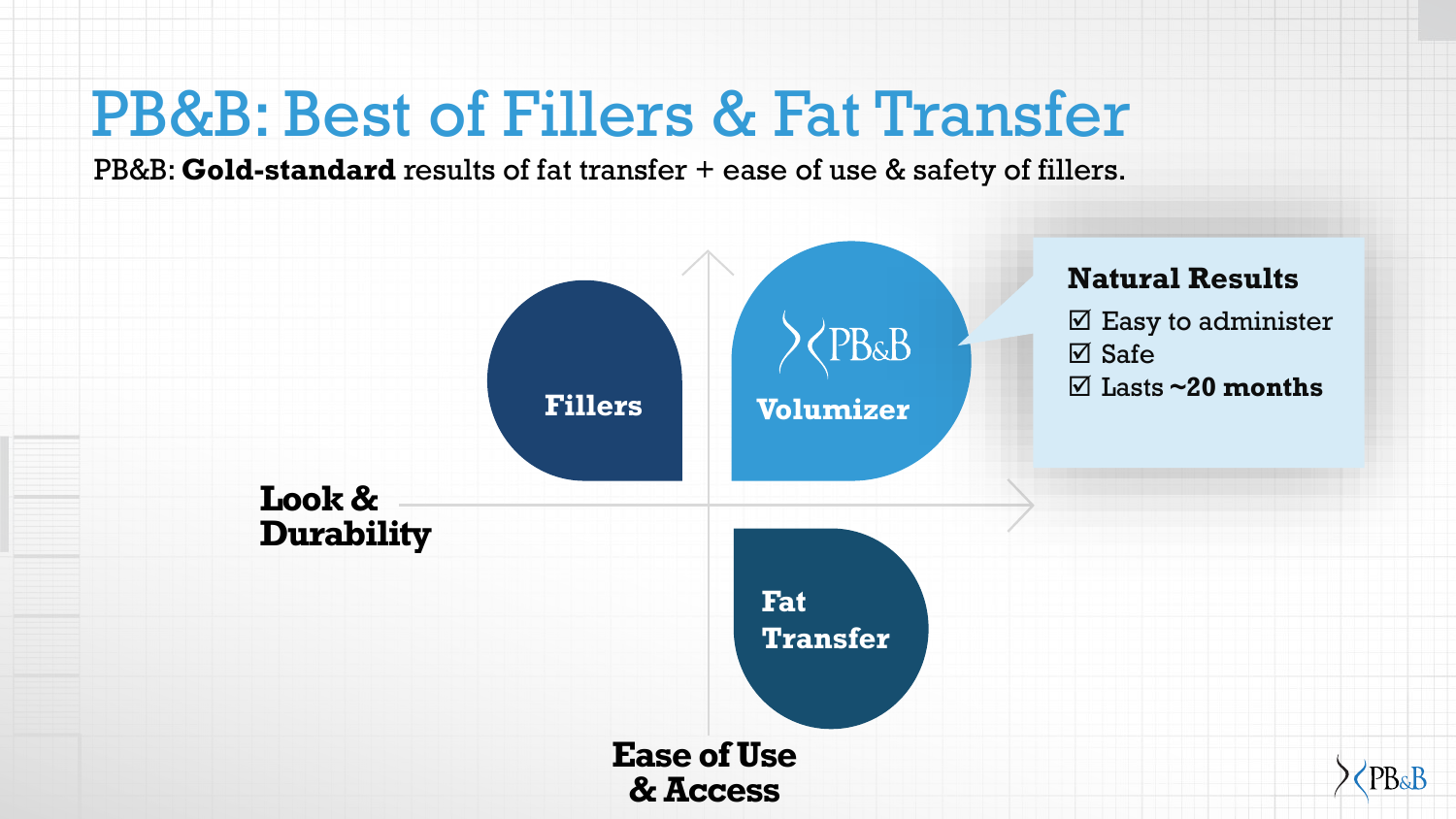## PB&B products

Platform technology to remodel face & body:

- 1. Anti-aging Facial **Filler** 
	- Natural results
	- Long-term
	- Most cost-effective

#### **2. Body remodelling** injection

- Natural results
- Non-surgical
- **Highest safety**
- Fast & cost-effective





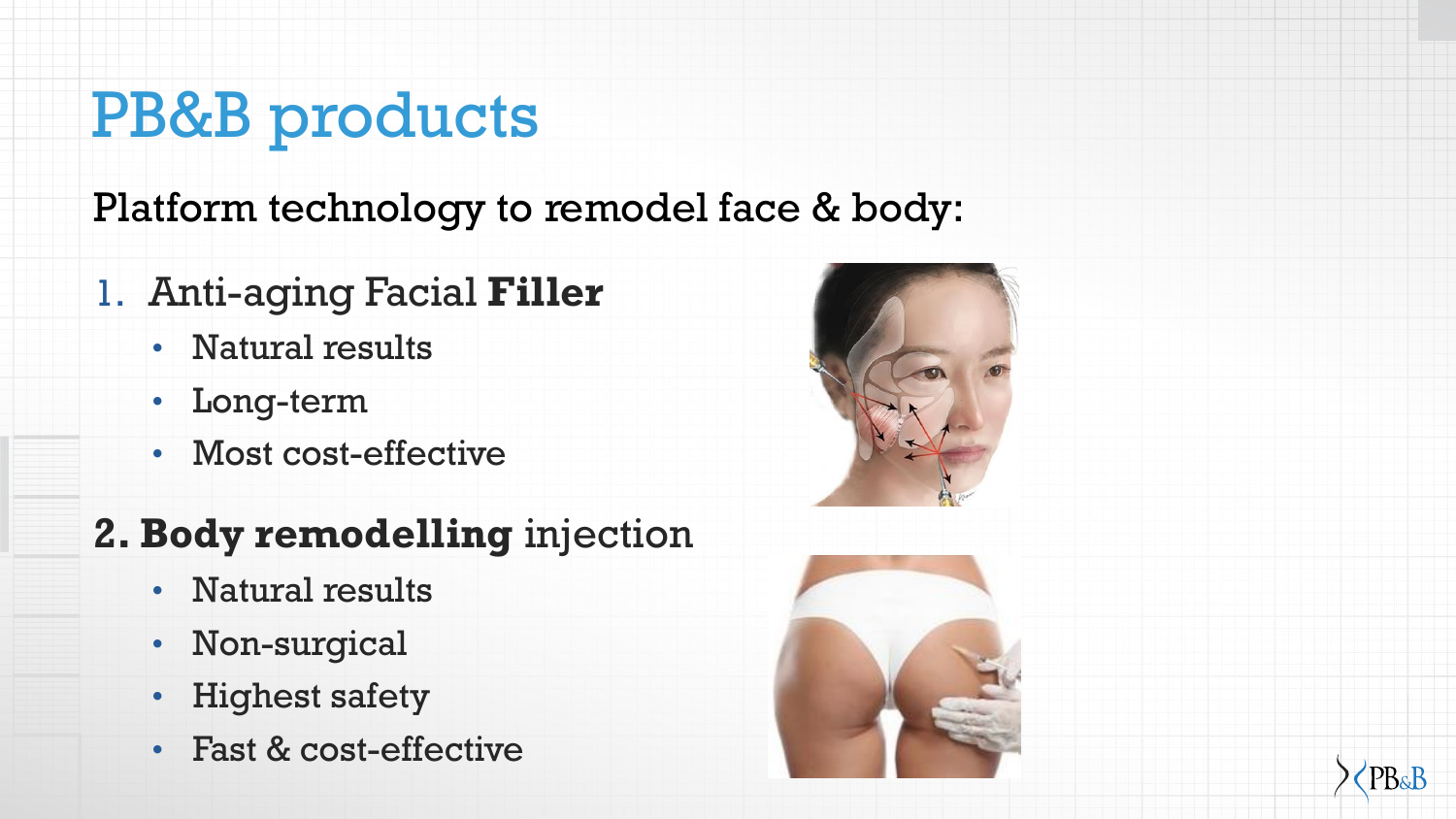#### Market



#### **\$6 Billion Addressable Market**:

- 50% of Facial Injectables
- Breast Implants
- Buttock Augmentation (not on chart)

Source: Decision Research Group

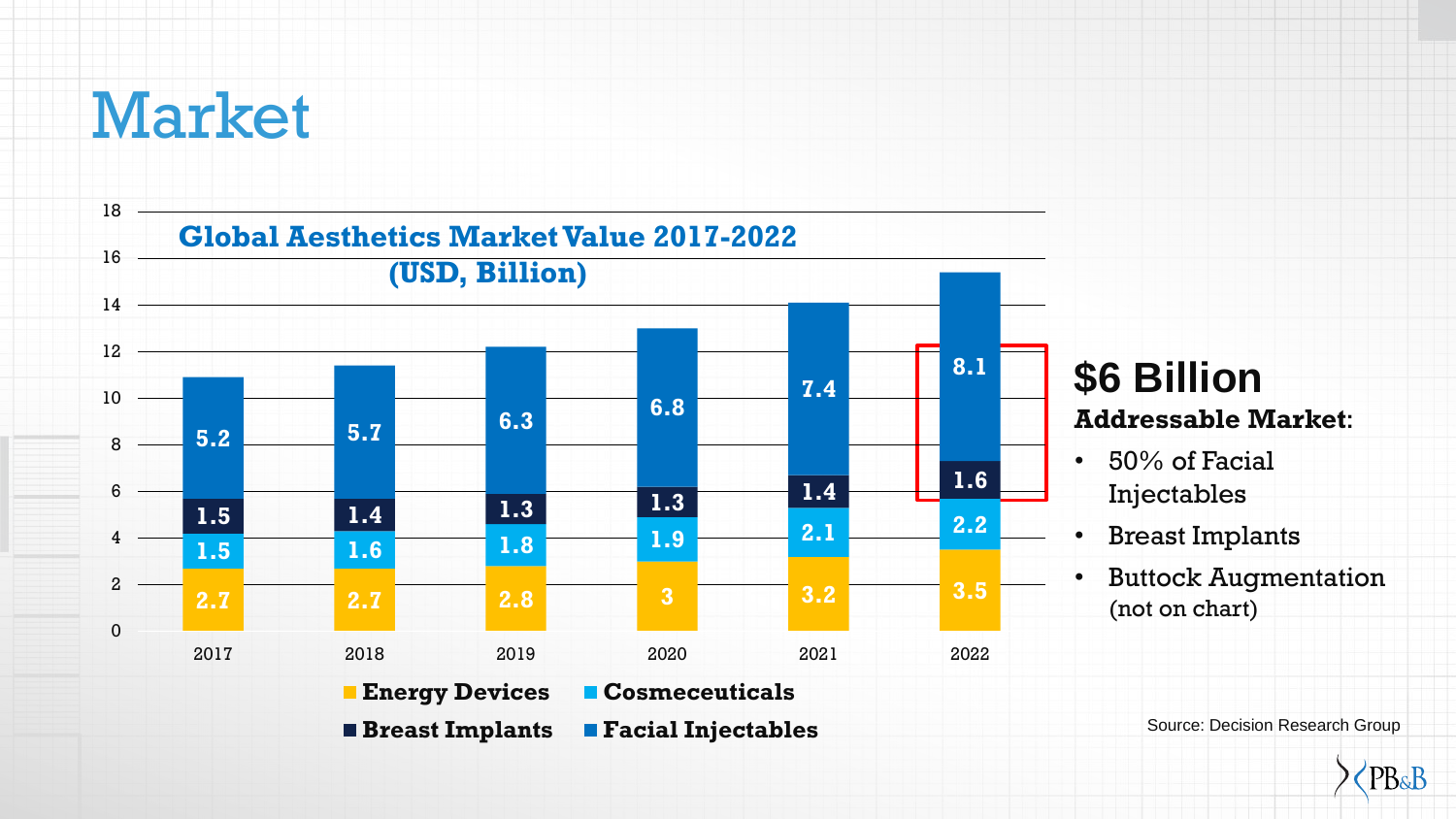# Moving forward

**FACE**

**BODY**

- Clinical pilot (2019-20)
- Pivotal clinical trial (2020-21)
	- FDA approval + CE mark (2020-21)
	- Pre-clinical testing (2019-20)
	- Clinical pilot (2020-21)